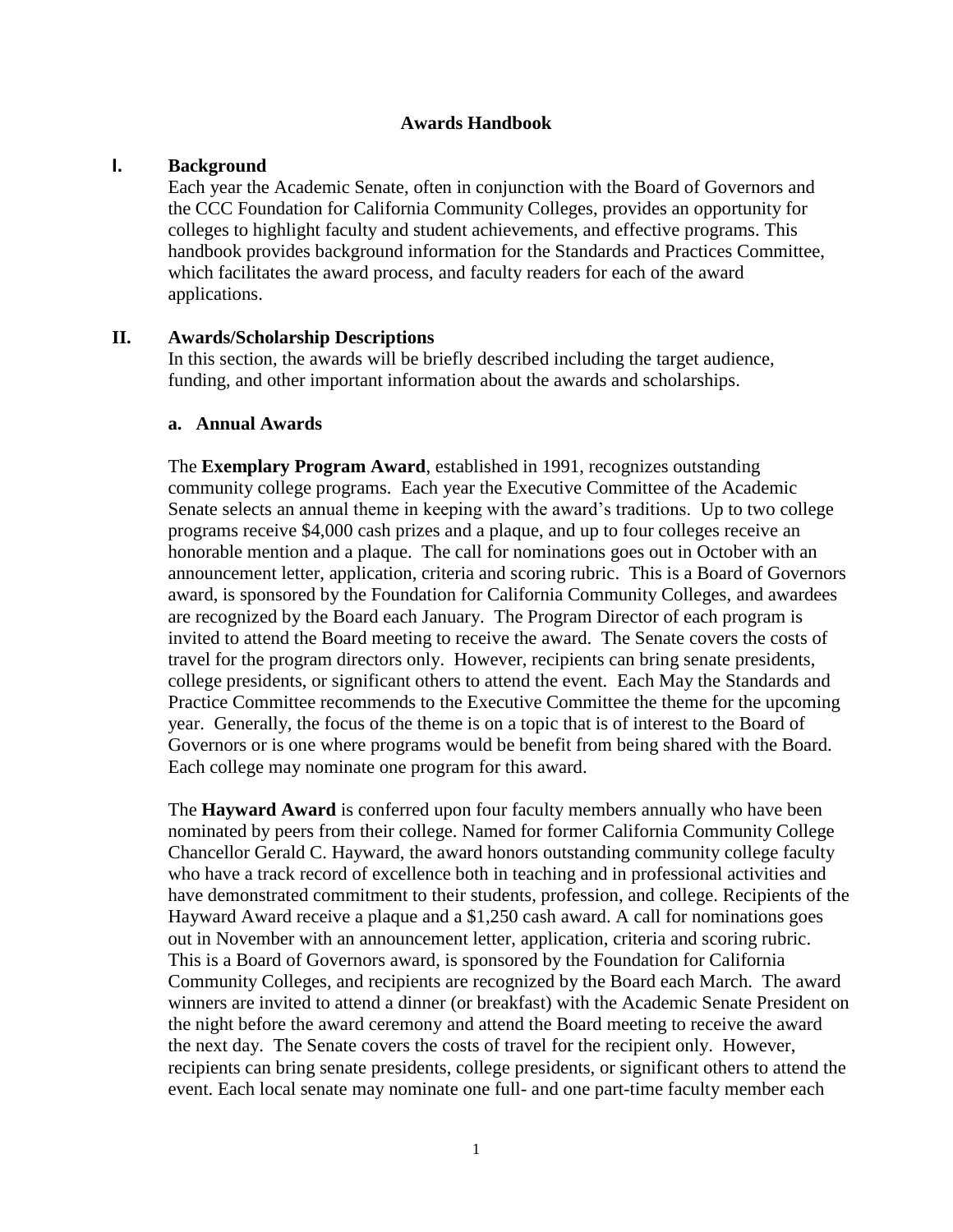year; however, only one nominee from a college may be honored by the ASCCC.

Note: This revision replaces the previous requirement that the full-time and part-time awards be rotated by Area.

The **Stanback-Stroud Diversity Award,** named for former Senate President Regina Stanback-Stroud, honors faculty who have made special contributions addressing issues involving diversity. One person receives a cash award of \$5,000 and a plaque. A call for nominations goes out in December with an announcement letter, application, criteria, and scoring rubric. This is a Senate award, is sponsored by the Foundation for California Community Colleges for \$5,000, and is presented at the Spring Academic Senate Plenary Session each year. Depending on activities surrounding the event, the award winner is invited to attend a dinner with the senate president on Thursday night before the award ceremony and receive the award the next day. Alternatively, the senate president, and Standards and Practices Chair may take the winner to lunch or dinner close by his/her local campus at another convenient time. The Senate covers the costs of travel for the recipient only. However, recipients can bring senate presidents, college presidents, or significant others to attend the event. Each college may nominate only one faculty member or group of faculty members.

### **b. Periodic Awards**

The Chair of the Standards and Practices (S&P) Committee will provide an Executive Committee agenda item each year for discussion of possible candidates for these awards.

### The **Norbert Bischof Faculty Freedom Fighter Award** (NBFFF)

#### **Background**

The **Norbert Bischof Faculty Freedom Fighter Award** (NBFFF) is presented to faculty leaders who have exhibited exceptional leadership skills by helping to maintain a healthy and functional system of governance or by having demonstrated exceptional courage and effectiveness in support of the adopted principles and positions of the Academic Senate. In 2009, the Executive Committee renamed this award after the Senate's founding father Norbert Bischof.

#### **Nomination Process**

Any member of the Executive Committee may submit a nomination to the chair of the Standards and Practices Committee for consideration. The chair of the Standards and Practices Committee will send out a reminder to all Executive Committee by January 15<sup>th</sup> that all nominations must be submitted no later than February  $1<sup>st</sup>$ . There is no requirement that a faculty member be nominated each year.

#### **Selection Criteria**

Candidates for this award will have demonstrated skillful, effective, and courageous leadership that has a lasting positive impact on the California community colleges, both locally and statewide, by supporting and strengthening the principles and values of the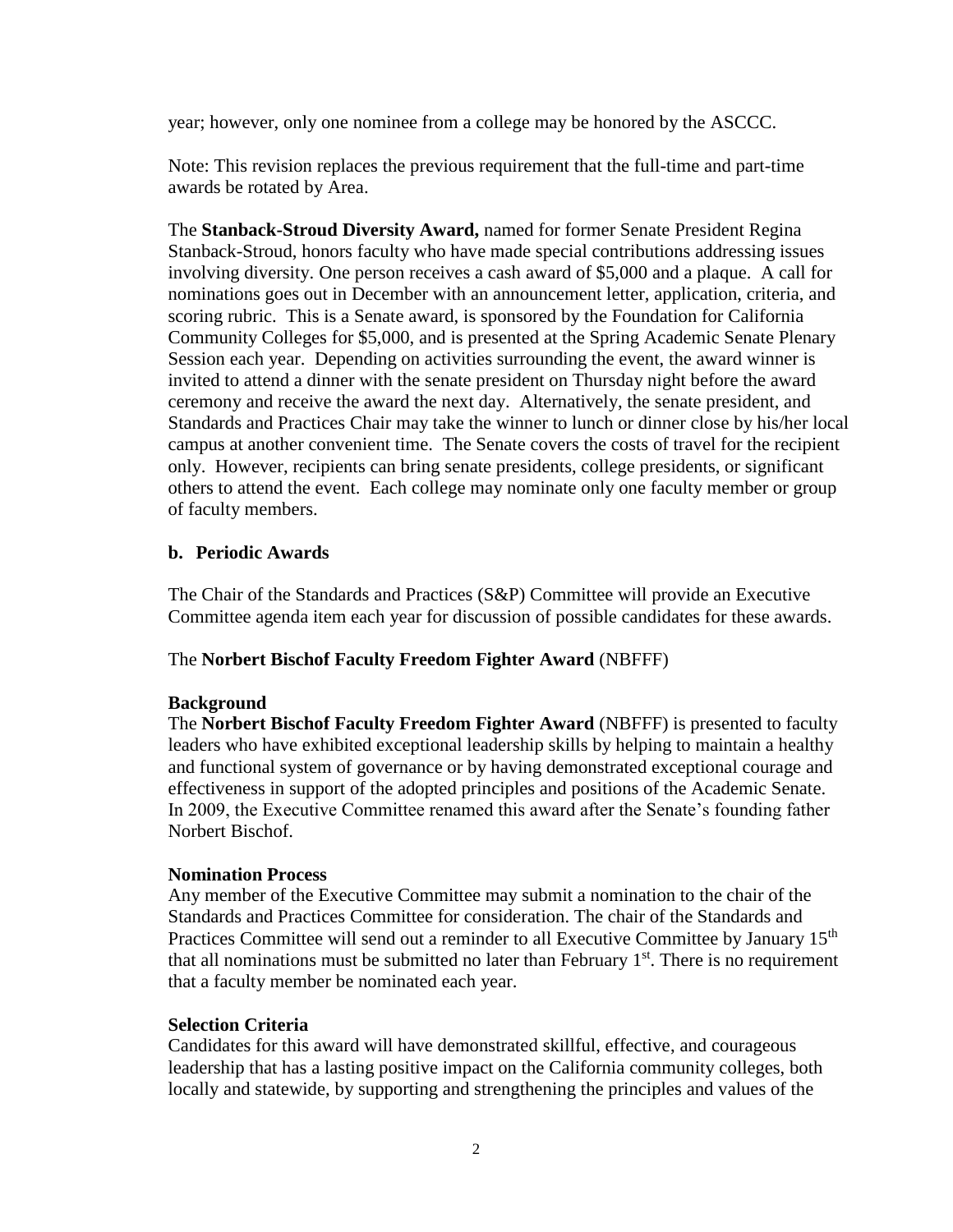Academic Senate for California Community Colleges. Nominees will have demonstrated determination and poise in a variety of settings, while continuing to successfully advocate for faculty, and despite facing individuals and institutions opposing their efforts.

### **Evaluation of Candidates**

The Chair of the Standards and Practices Committee will submit an agenda item for this award no later than the March meeting of the Executive Committee. Nominees will be discussed in open session at a regularly scheduled meeting of the Executive Committee. The discussion will include a brief presentation by the nominating Executive Committee member highlighting the work of the nominee, the adversity that they nominee has faced, and the impact that their selfless advocacy has had on the California community colleges, both locally and statewide. Following the discussion, the Executive Committee may select a winner following a motion and a majority vote of the members present.

### **Award**

The award recipient is recognized during the Faculty Leadership Institute and presented with a resolution and plaque.

The **CCC Advocate** is presented to legislators who have demonstrated commitment to the California Community College System and its unique mission and role within state public postsecondary educational system. The award recipient is nominated by Executive Committee members and approved by the Executive Committee. The award recipient is recognized at one of the bi-annual plenary sessions.

### **c. Scholarships**

Each year the Academic Senate Foundation provides scholarship for part-time faculty to attend Senate events including fall and spring plenary sessions, the academic academy, or other events as determined by the Foundation Board of Directors. These scholarships cover registration and some expenses. Part-time faculty are nominated by their local academic senate.

**Norbert Bischof Memorial Scholarship**. A scholarship, not exceeding \$1,500, which may, or may not be granted every year, will be presented to a faculty leader to attend the Leadership Institute. The criteria for the faculty member is as follows and they are presented unranked and none is considered absolute:

- Current college climate (Under sanction, votes of no confidence, other disruptions or extreme/chronic conditions exist.)
- Untimely immediate need faculty is unexpectedly thrust into major leadership role such as academic senate president, vice president, or Accreditation Chair on a short timeline.
- Prior activities faculty has demonstrated a prior history of excellence in leadership and is seeking to expand his/her leadership horizons (e.g., local or state committee leadership, outstanding faculty of the year or other award winner).
- In attendance college has not been represented at Academic Senate events in some time, and/or faces other barriers to statewide engagement of their faculty.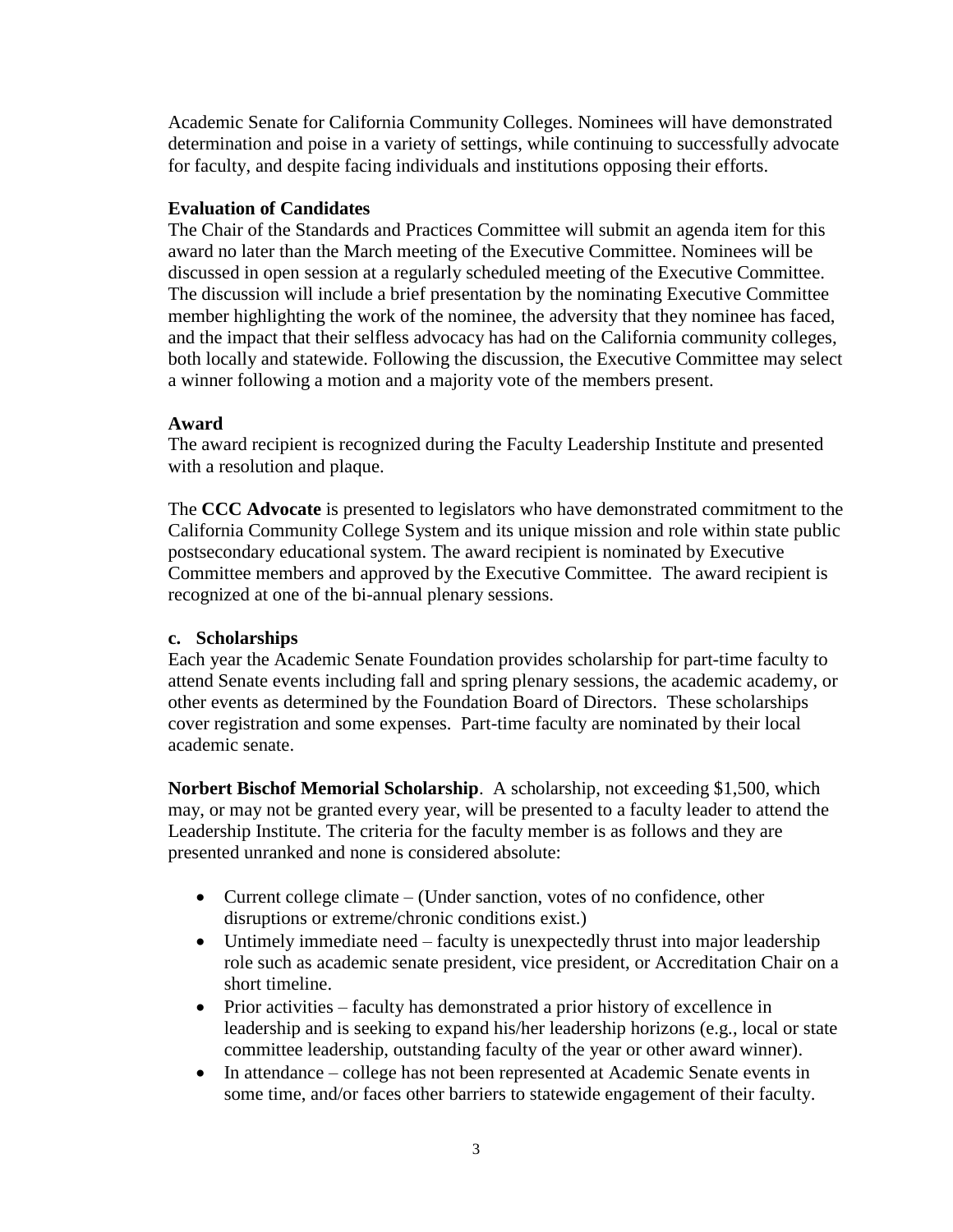Note: The Academic Senate already has a scholarship function to assist those who are in fiscal need; the focus of the NBFFF scholarship is to award support to those facing significant leadership challenges or potential.

### **III. Disqualification**

- Current Academic Senate Executive committee members cannot be nominated, but other candidates from their respective colleges are qualified.
- If the applicant uses the nominee's name, the application will be disqualified.
- If no more than three applications are received for any award, an award will not be given.

### **IV. Communication to the Field**

- Each August, all the award packets (letter, application, timeline, and rubric) will be posted to the ASCCC website.
- In September each year, a *Rostrum* article will be prepared to inform the field about the awards, provide the timeline for submission, and suggest effective practices for nominating faculty.
- Each plenary session, information about the awards will be included in session materials.
- All events will have information about awards including timelines and application process.
- The Senate website will be updated to include nominations for awards, applications, and announcements of winners.
- A press release will be prepared and emailed to senate presidents announcing the winners.

### **V. Timeline**

Each year the Senate Office will establish dates and deadlines consistent with the following timeline. This timeline establishes:

- when the call for awards packets are sent to the local senate presidents;
- when applications are due in the office;
- when the packets of award nominations are sent to the readers;
- when the selections are due from the readers to the office; and
- when the awards are presented.

| Award     | Call                 | Due        | <b>Sent to</b> | <b>Selection Due</b> | Award                         |
|-----------|----------------------|------------|----------------|----------------------|-------------------------------|
|           |                      | in Office  | <b>Readers</b> | to Office            | <b>Presented</b>              |
| Exemplary | October              | November   | November       | December             | <b>January BOG Meeting</b>    |
|           | $1st$ week           | $2nd$ week | $2nd$ week     | $1st$ week           |                               |
| Hayward   | November             | December   | January        | February             | March BOG Meeting             |
|           | $1st$ week           | $4th$ week | $2nd$ week     | 1st week             |                               |
| Diversity | December             | February   | February       | March $2nd$          | <b>Spring Plenary Session</b> |
|           | 1 <sup>st</sup> week | $2nd$ week | $3rd$ week     | week                 | Fri                           |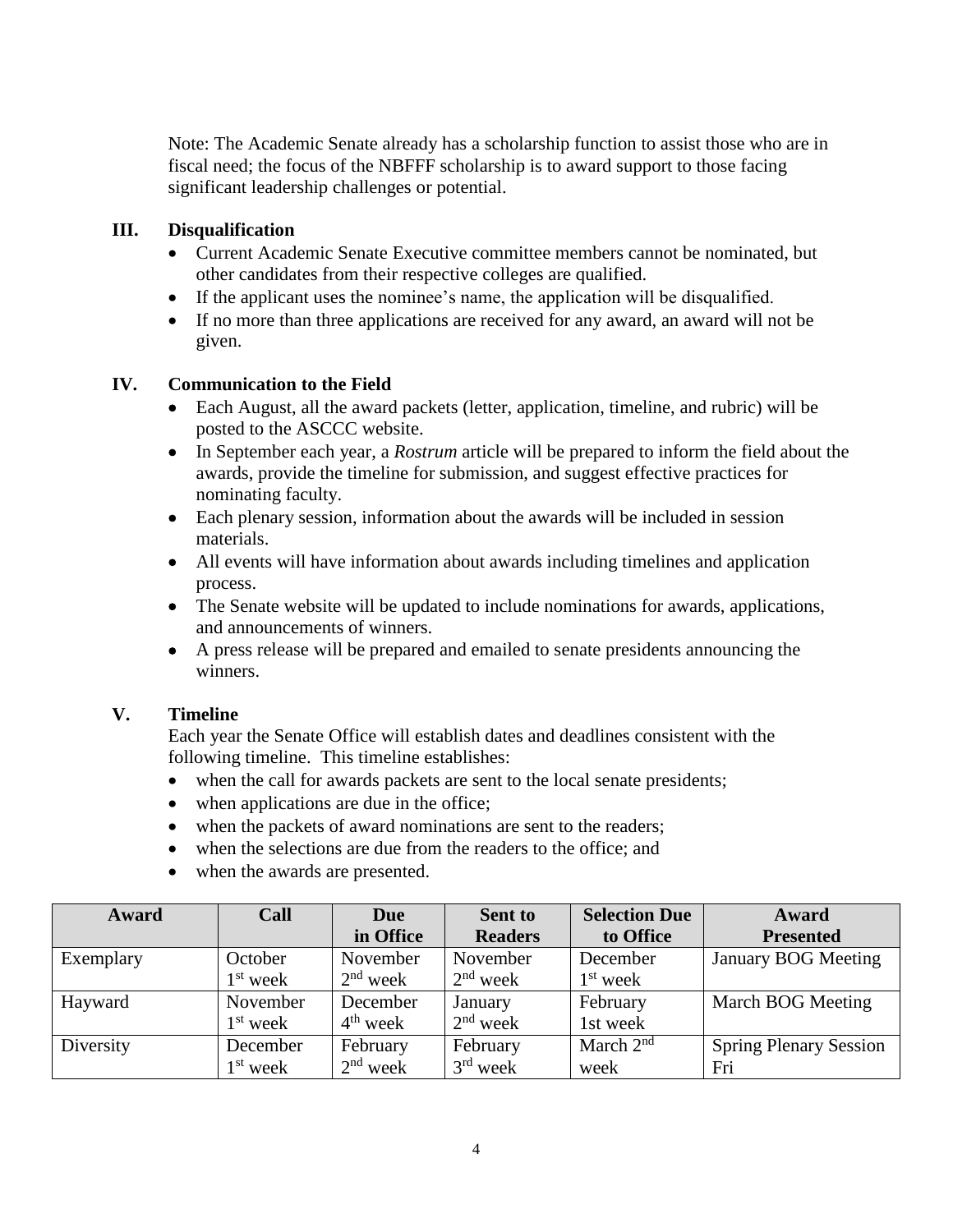The S&P Committee chair should receive a copy of this timeline.

#### **VI. Readers**

The S&P chair works with the associate director to ensure that the appropriate readers are selected for each award. All awards must be reviewed by at least five readers. Reader pools need to be large enough to both allow for some disqualifications, and they should be large enough so one reviewer is unlikely to significantly skew the results. If the pool is reduced below five readers due to disqualifications, the S&P Chair will work with the associate director to ensure at least five readers review the award applications.

Below is the reader selection process for each award.

a. Selection:

*Exemplary Awards*: S&P Committee members and at least one representative from CIOs, CSSOs, CEOs, and Student Senate will read the applications. The S&P chair will identify these representatives prior to the due date so that the Senate Office can mail or email the applications directly to the readers.

*Hayward Awards:* S&P members and four additional faculty members from each Area will read the applications. Area Representatives will select the four faculty readers (who are not Executive Committee members) from their Areas. Note—no one reads applications for their own area.

*Diversity Award:* S&P Committee members and representatives from the Senate's Equity and Diversity Action Committee will read the applications.

- b. Disqualification of readers: **Members of S&P, Executive Committee, or any other readers cannot participate in reading any application where their college is a nominee. This participation includes receiving a copy of the applications or participating in the discussion about scores or applications.**
- c. Self Recusal: A reader is expected to recuse himself/herself from the reading process if he/she recognizes one of the applicants or any other conflict. The reader should contact the associate director if he/she has any concerns.

### d. Expectations

All qualified readers are expected to

- return scores to the Senate Office by the established deadlines;
- use the agreed upon criteria and rubric to evaluate the nominee;
- participate in conference call discussions if necessary;
- maintain confidentiality of award applications; and
- provide feedback about the process.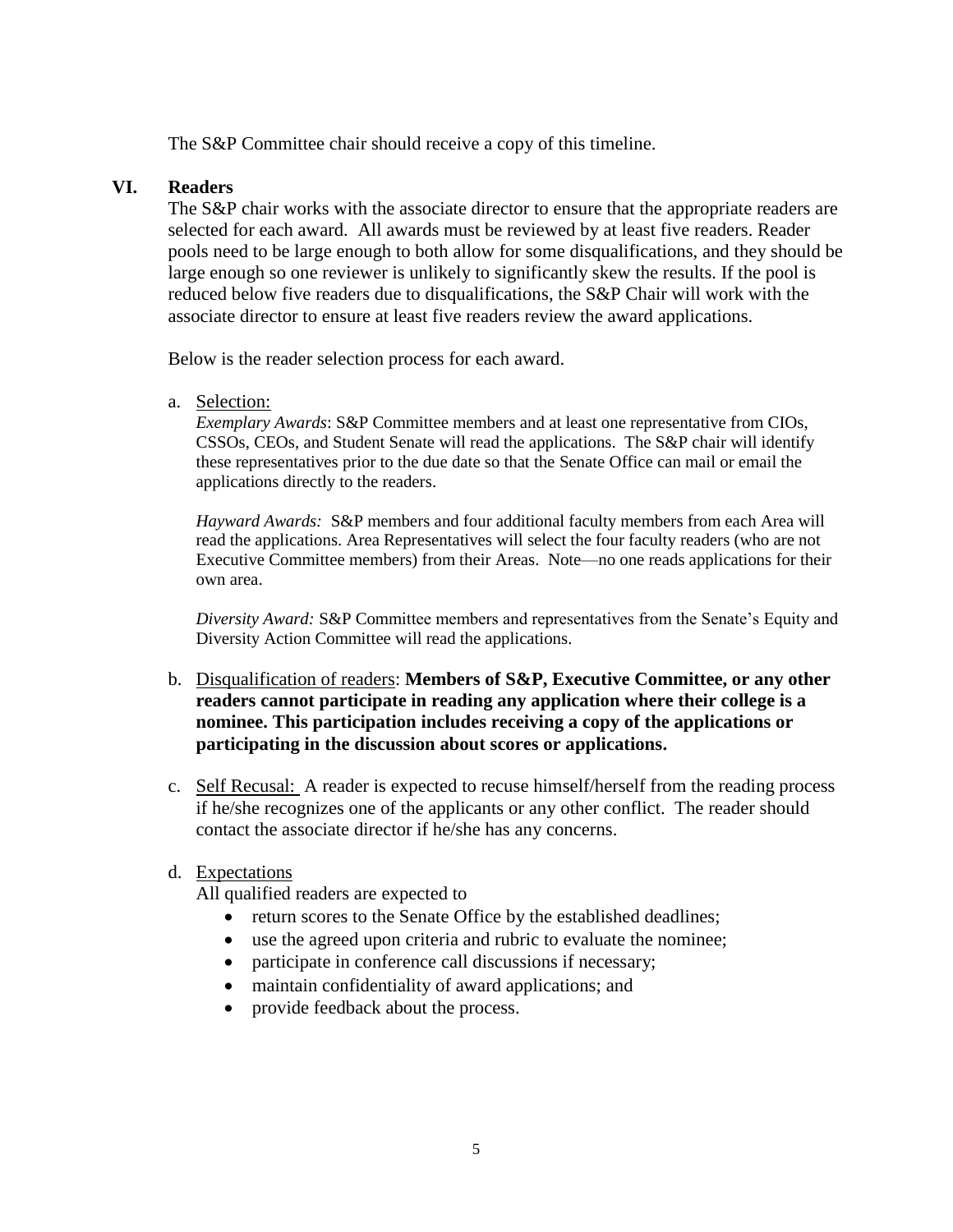### **VII. Responsibilities of the S&P Committee Chair and Committee**

- Recommends themes and guidelines for the Exemplary Program Award to the Executive Committee;
- Reviews and updates the Awards Handbook;
- Reviews the processes and develops new rubrics as needed;
- Facilitates the awarding of each award including scoring the applications; and
- Recommends publishing information about the winners through the *Rostrum* and other outlets.
- Facilitates breakout sessions to show case award winners.

### **VIII. Responsibility of Senate Staff**

- Set the timelines for awards:
- Update and send the prior year award letters and applications to the Standards and Practices (S&P) Chair for review and editing as necessary;
- Prepare documents, distribute to the field based on the type of award<sup>1</sup>, and collect applications;
- Prepare packets, send to the readers, collect scores and maintain process confidentiality;
- Contact senate president, award winners, and public information officers of the awardees;
- Coordinate award recipients' attendance at ceremony activities;
- Alert the Foundation if they are involved in the sponsorship;
- Work with the Standards and Practices (S&P) Chair to develop press releases, articles for the web, and information for plenary session; and
- Update the web with information about award recipients.

Approved: August 13, 2010 Revised: September 11, 2012 Revised: August 29, 2013 Norbert Bischof policy approved May 29, 2014 Hayward Award policy revised February 3, 2017 Revised: August 11, 2017

 $\overline{a}$ 

 $1$  Hayward: Send to CIOs, CSSOs, SPs, and professional development groups. Exemplary: depends on theme (i.e., BSI Coordinators, RP (research), Counseling groups. In other words, consider the topic and the possible group who might have an interest in it.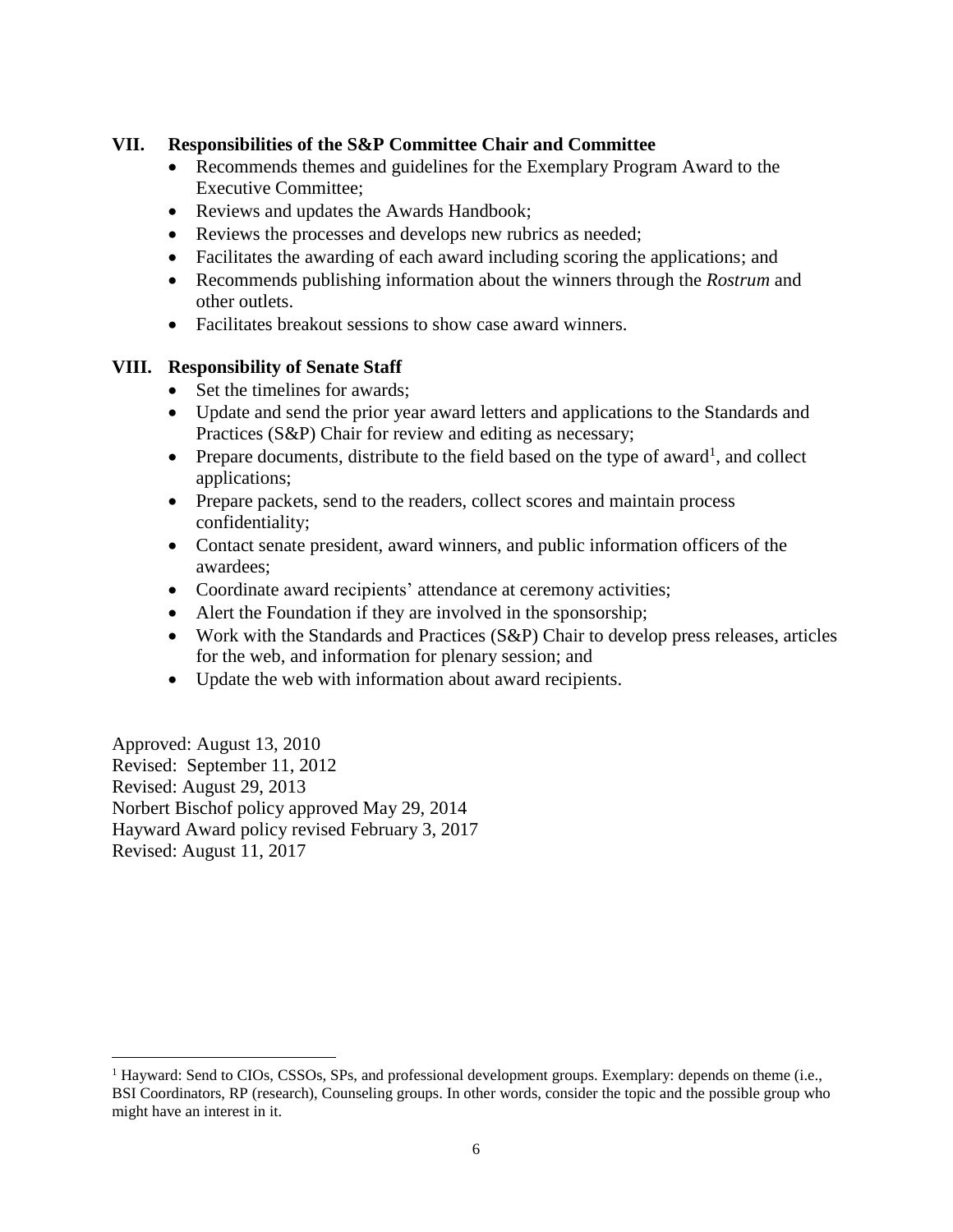## **Standards and Practices Chair Checklist**

### **August/September**

- Work with staff to ensure that the awards letters, applications, and rubrics are posted on the Senate's website and included in the welcome back letter.
- Develop an article for the *Rostrum* announcing the awards and timeline and share any effective practices

## **October**

- Follow up with Senate staff to ensure Exemplary Award applications are sent to the field.
- Work with S&P and Executive Committee members to solicit Exemplary Award applications.
- Work with Area Representatives in making announcements about awards and upcoming timelines.
- Identify CEO, CIO, CSSO, and Student Senate representative to read Exemplary Award applications in addition to S&P Committee members.
- Send readers names to the Senate Office.
- Work with the S&P Committee to identify past Exemplary Award winners to invite to participate in a Fall Plenary Session breakout session on exemplary programs.

## **November**

- S&P Committee and others will read Exemplary Awards.
- Work with Senate staff to ensure Hayward Award application are sent to the field.
- Remind Area Representatives that they will need to recruit readers for the Hayward Award.

### **December**

- Readers will return Exemplary Award scores to the Senate Office**.**
- S&P Committee members will meet via conference call to discuss scores for Exemplary Award**.** Members will also consider improvements to the process and documents.
- Once winners are selected, work with the associate director in developing the press release for the Exemplary Award.
- Follow up with Area Representatives for names of readers for Hayward Award.
- Work with Senate staff to ensure that the Stanback-Stroud Diversity Award is sent to the field.
- Work with the S&P Committee to develop a *Rostrum* article highlighting the winners of the Exemplary Program Award.

### **January**

 S&P Committee members, Area Representatives and area readers will read the Hayward Award Applications.

### **February**

- Readers will return Hayward Award applications to the Senate Office.
- S&P Committee members will meet via conference call to discuss scores for the Hayward Award. Members will also consider improvements to the process and documents.